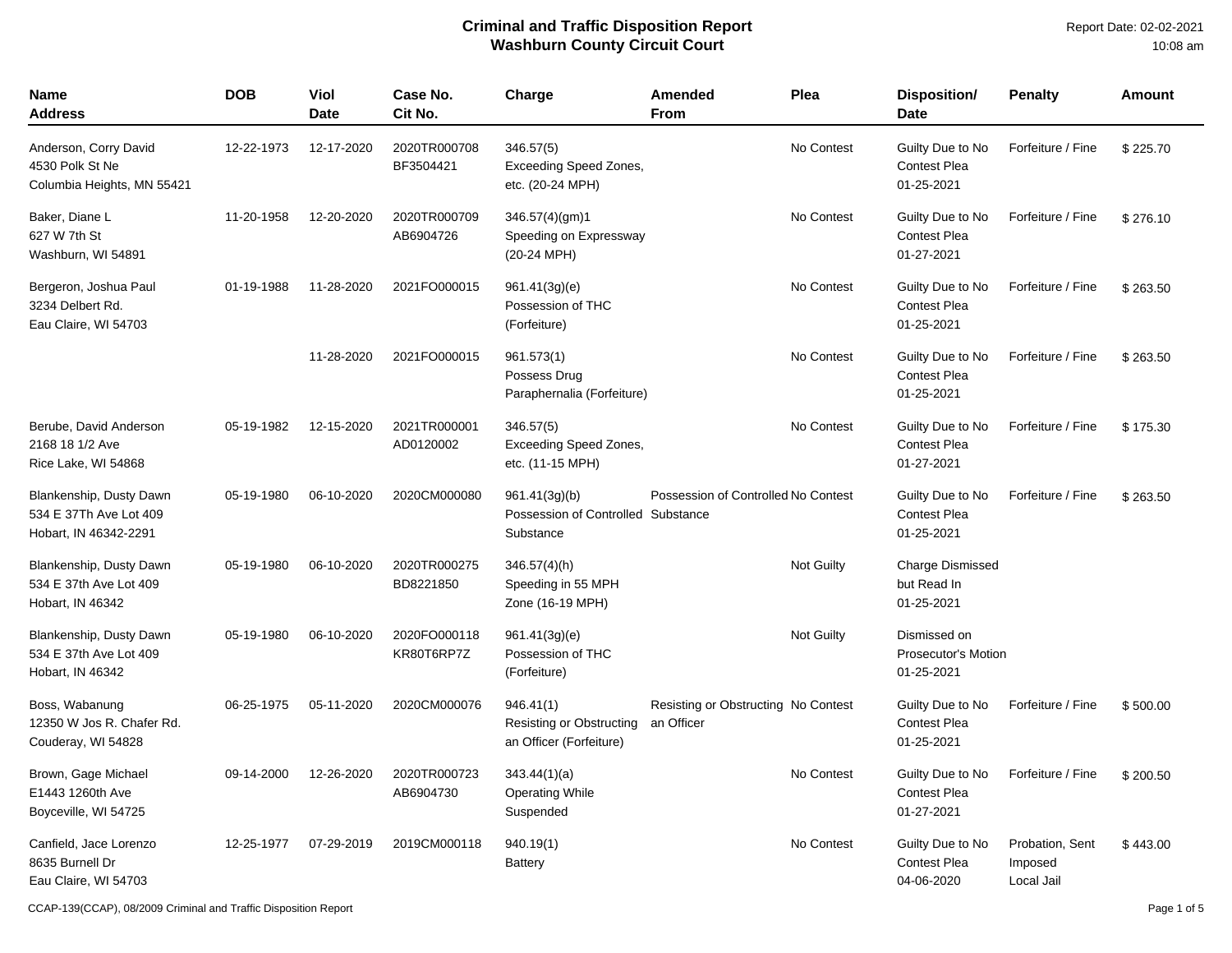Report Date: 02-02-2021 10:08 am

| <b>Name</b><br><b>Address</b>                                                | <b>DOB</b> | Viol<br><b>Date</b> | Case No.<br>Cit No.       | Charge                                                                                                      | Amended<br><b>From</b>    | Plea       | <b>Disposition/</b><br><b>Date</b>                         | <b>Penalty</b>    | <b>Amount</b> |
|------------------------------------------------------------------------------|------------|---------------------|---------------------------|-------------------------------------------------------------------------------------------------------------|---------------------------|------------|------------------------------------------------------------|-------------------|---------------|
|                                                                              |            | 07-29-2019          | 2019CM000118              | 947.01(1)<br>Disorderly Conduct -<br>County/Municipality                                                    | <b>Disorderly Conduct</b> | No Contest | Guilty Due to No<br><b>Contest Plea</b><br>04-06-2020      | Forfeiture / Fine | \$330.50      |
| Colgrove, Aaron Christopher<br>3701 10Th Ave S<br>Minneapolis, MN 55407-2621 | 06-20-1983 | 06-29-2020          | 2020CM000088              | 961.41(3g)(e)<br>Possession of THC                                                                          |                           |            | Dismissed on<br><b>Prosecutor's Motion</b><br>01-29-2021   |                   |               |
| Coshow, Cynthia R.<br>W5226 Highway 77<br>Minong, WI 54859                   | 06-30-1966 | 05-01-2018          | 2018CF000097              | 961.41(1)(h)2<br>Manufacture/Deliver THC<br>$( > 200 - 1000g)$<br>[939.05 - PTAC, as a<br>Party to a Crime] |                           |            | Dismissed on<br>Prosecutor's Motion<br>01-25-2021          |                   |               |
|                                                                              |            | 05-01-2018          | 2018CF000097              | 961.573(1)<br>Possess Drug<br>Paraphernalia<br>[939.05 - PTAC, as a<br>Party to a Crime]                    |                           | Guilty     | Guilty Due to Guilty Probation, Sent<br>Plea<br>12-17-2018 | Withheld          | \$443.00      |
|                                                                              |            | 05-01-2018          | 2018CF000097              | 961.573(1)<br>Possess Drug<br>Paraphernalia<br>[939.05 - PTAC, as a<br>Party to a Crime]                    |                           | Guilty     | Guilty Due to Guilty Probation, Sent<br>Plea<br>12-17-2018 | Withheld          | \$443.00      |
| Flamang, Jeffrey Mark<br>12054 S Flamang Rd<br>Gordon, WI 54838              | 01-04-2000 | 12-12-2020          | 2020TR000701<br>BG4046033 | 344.62(2)<br>Operating motor vehicle<br>w/o proof of insurance                                              |                           | No Contest | Guilty Due to No<br>Contest Plea<br>01-25-2021             | Forfeiture / Fine | \$10.00       |
| Flamang, Jeffrey Mark<br>12054 S Flamang Rd<br>Gordon, WI 54838              | 01-04-2000 | 12-12-2020          | 2020TR000702<br>BG4046022 | 346.57(4)(gm)1<br>Speeding on Expressway<br>$(16-19 \text{ MPH})$                                           |                           | No Contest | Guilty Due to No<br>Contest Plea<br>01-25-2021             | Forfeiture / Fine | \$250.90      |
| Focht, Stephen John<br>N5546 County Hwy M<br>Spooner, WI 54801               | 07-30-1980 | 12-22-2020          | 2020TR000720<br>BD2438785 | 346.57(4)(h)<br>Speeding in 55 MPH<br>Zone (11-15 MPH)                                                      |                           | No Contest | Guilty Due to No<br>Contest Plea<br>01-25-2021             | Forfeiture / Fine | \$175.30      |
| Free, Tyler James<br>1393 9 1/2 St<br>Barron, WI 54812                       | 12-11-1992 | 11-26-2020          | 2020TR000679<br>BD8222314 | 347.48(2m)(b)<br>Vehicle Operator<br>Fail/Wear Seat Belt                                                    |                           | No Contest | Guilty Due to No<br><b>Contest Plea</b><br>01-25-2021      | Forfeiture / Fine | \$10.00       |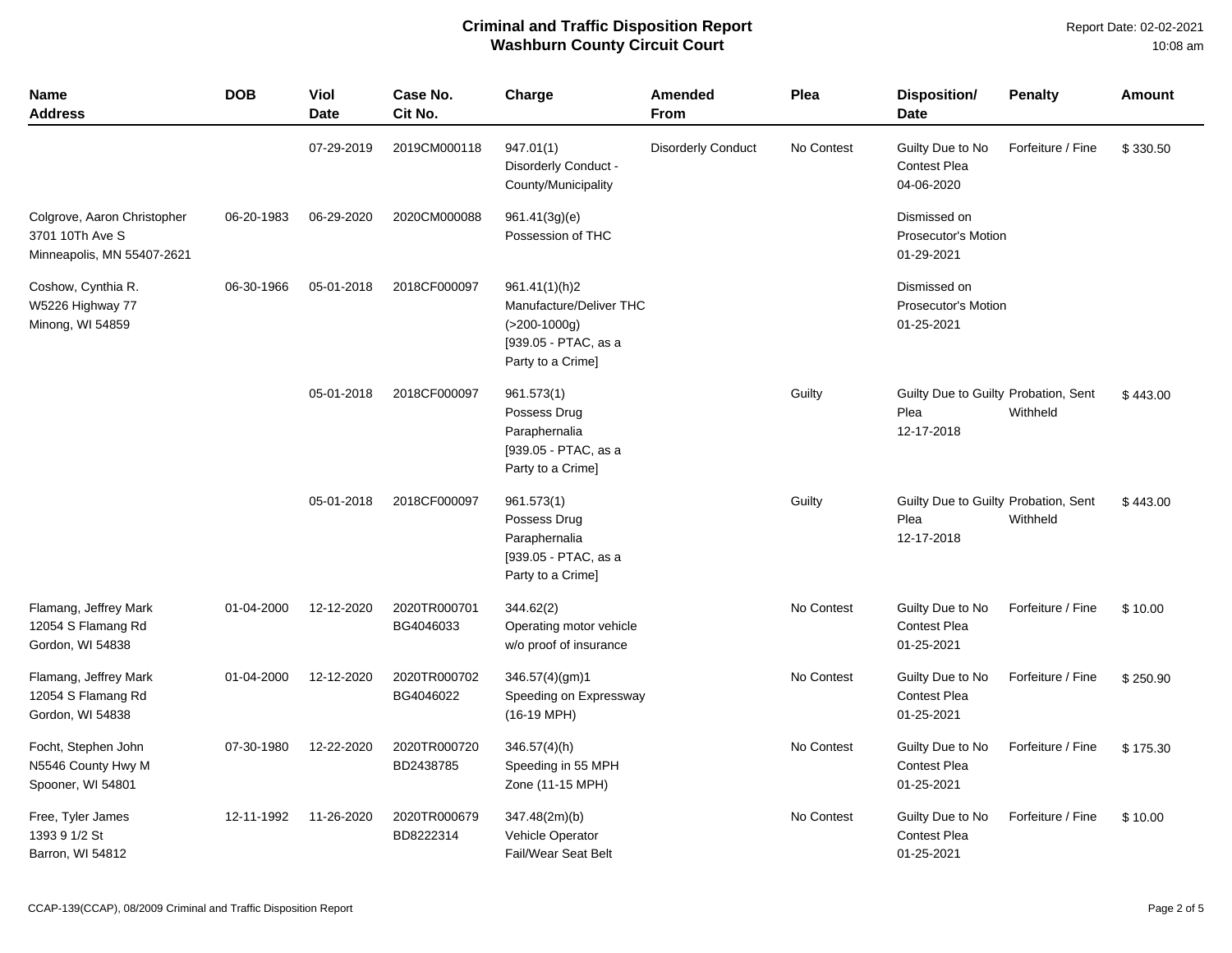| <b>Name</b><br>Address                                              | <b>DOB</b> | Viol<br><b>Date</b> | Case No.<br>Cit No.        | Charge                                                            | Amended<br><b>From</b> | Plea       | <b>Disposition/</b><br><b>Date</b>                                                | <b>Penalty</b>                   | <b>Amount</b> |
|---------------------------------------------------------------------|------------|---------------------|----------------------------|-------------------------------------------------------------------|------------------------|------------|-----------------------------------------------------------------------------------|----------------------------------|---------------|
| Frolik, Scott William<br>2484 12 3/4 Ave<br>Cameron, WI 54822       | 08-17-1971 | 12-12-2020          | 2021FO000012<br>D6502H9815 | NR20.06(9)<br><b>Fish With Unattended</b><br>Lines                |                        | No Contest | Guilty Due to No<br><b>Contest Plea</b><br>01-25-2021                             | Forfeiture / Fine                | \$182.70      |
| Hollander, Joshua Glenn<br>1341 18 3/4 St.<br>Cameron, WI 54822     | 06-04-1987 | 06-05-2020          | 2020CM000067               | 946.49(1)(a)<br>Bail<br>Jumping-Misdemeanor                       |                        |            | Charge Dismissed<br>but Read In<br>01-25-2021                                     |                                  |               |
|                                                                     |            | 06-05-2020          | 2020CM000067               | 943.01(1)<br>Criminal Damage to<br>Property                       |                        | Guilty     | Guilty Due to Guilty Probation, Sent<br>Plea<br>01-25-2021                        | Withheld                         | \$443.00      |
|                                                                     |            | 06-05-2020          | 2020CM000067               | 947.01(1)<br><b>Disorderly Conduct</b>                            |                        |            | <b>Charge Dismissed</b><br>but Read In<br>01-25-2021                              |                                  |               |
| Horton, Matt Allan<br>750 29 1/2 St<br>Chetek, WI 54728             | 09-29-1970 | 10-09-2020          | 2020FO000295<br>HM802RXHK7 | 943.24(1)<br>County/Municipality<br><b>Worthless Checks</b>       |                        | No Contest | Guilty Due to No<br><b>Contest Plea</b><br>01-25-2021                             | Forfeiture / Fine<br>Restitution | \$1408.01     |
| Jersey, Mark D.<br>24560 Scenic View Ln<br>Spooner, WI 54801        | 08-12-1983 | 05-19-2020          | 2020FO000293               | 961.41(3g)(e)<br>Possession of THC<br>(Forfeiture)                |                        | Guilty     | Guilty Due to Guilty Forfeiture / Fine<br>Plea<br>01-27-2021                      |                                  | \$263.50      |
|                                                                     |            | 05-19-2020          | 2020FO000293               | 961.573(1)<br>Possess Drug<br>Paraphernalia (Forfeiture)          |                        |            | Not guilty - written Guilty Due to Guilty Forfeiture / Fine<br>Plea<br>01-27-2021 |                                  | \$263.50      |
| Johnson, Ramona Mercedes<br>347 S 400 E<br>Salt Lake City, UT 84111 | 01-07-1979 | 12-19-2020          | 2020TR000712<br>HM802M0C3W | 943.50(1m)(a)<br>County/Mun. Retail<br><b>Theft-Alter Price</b>   |                        | No Contest | Guilty Due to No<br>Contest Plea<br>01-27-2021                                    | Forfeiture / Fine                | \$299.00      |
| Kent, Brad Michael<br>403 Norway Dr<br>Spooner, WI 54801            | 10-01-1991 | 12-15-2020          | 2020TR000715<br>AB6918402  | 341.04(1)<br>Non-Registration of<br>Vehicle - Auto <10,000<br>lbs |                        | No Contest | Guilty Due to No<br><b>Contest Plea</b><br>01-25-2021                             | Forfeiture / Fine                | \$175.30      |
| Kent, Brad Michael<br>403 Norway Dr<br>Spooner, WI 54801            | 10-01-1991 | 12-15-2020          | 2020TR000716<br>AB6918413  | 344.62(1)<br>Operating a motor vehicle<br>w/o insurance           |                        | No Contest | Guilty Due to No<br>Contest Plea<br>01-25-2021                                    | Forfeiture / Fine                | \$200.50      |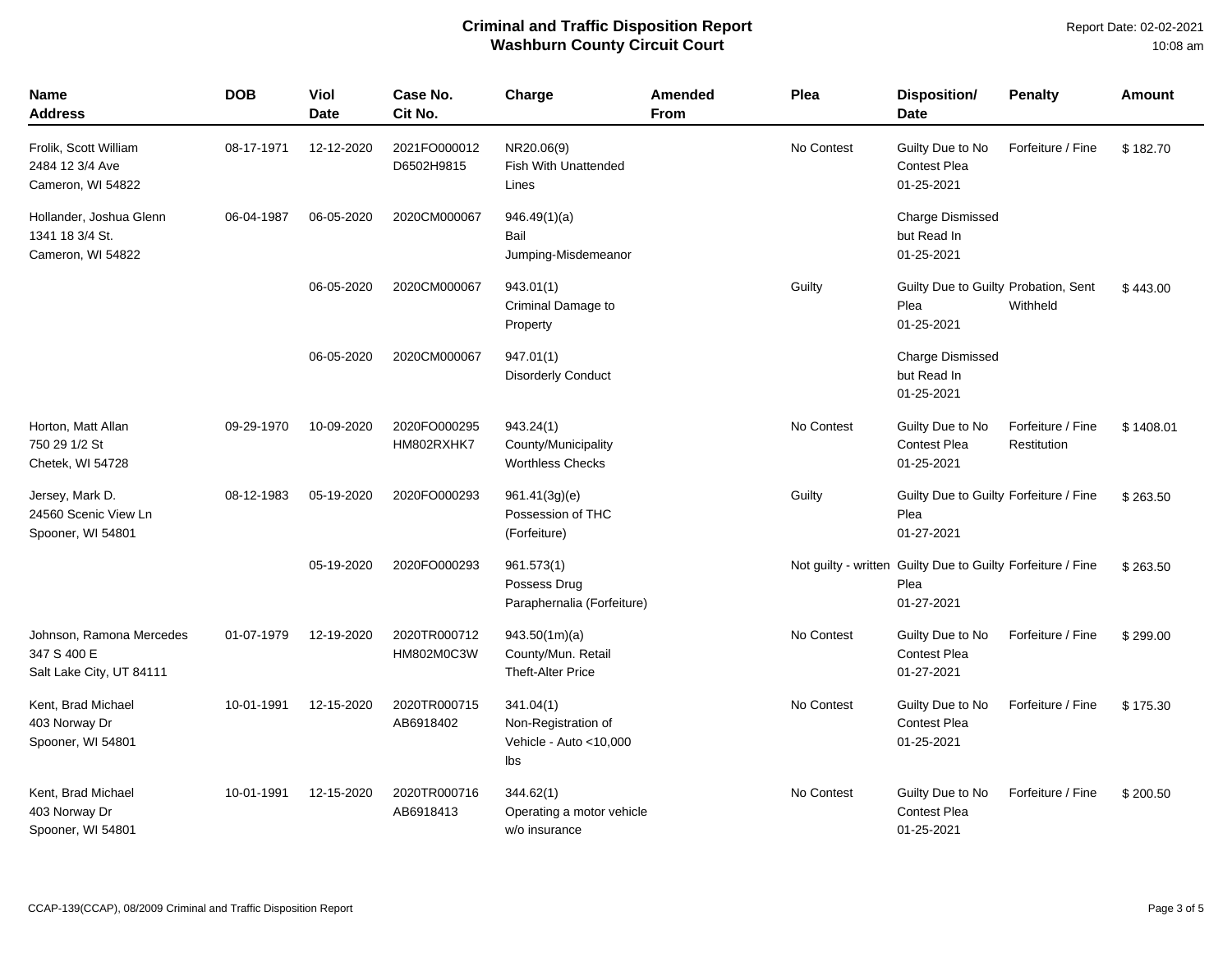| <b>Name</b><br><b>Address</b>                                      | <b>DOB</b> | Viol<br><b>Date</b> | Case No.<br>Cit No.        | Charge                                                                                             | Amended<br><b>From</b> | Plea       | Disposition/<br><b>Date</b>                                  | <b>Penalty</b>    | Amount   |
|--------------------------------------------------------------------|------------|---------------------|----------------------------|----------------------------------------------------------------------------------------------------|------------------------|------------|--------------------------------------------------------------|-------------------|----------|
| Miller, Chevy Shawn<br>201 W 7th Ave<br>Solon Springs, WI 54873    | 12-12-2002 | 12-22-2020          | 2021TR000031<br>BB1207835  | 343.18(1)<br>Operate w/o Carrying<br>License                                                       |                        | No Contest | Guilty Due to No<br><b>Contest Plea</b><br>01-25-2021        | Forfeiture / Fine | \$150.10 |
| Miller, Chevy Shawn<br>201 W 7th Ave<br>Solon Springs, WI 54873    | 12-12-2002 | 12-22-2020          | 2021TR000030<br>BB1207824  | 346.34(1)(b)<br>Fail to Signal Turn                                                                |                        | No Contest | Guilty Due to No<br><b>Contest Plea</b><br>01-25-2021        | Forfeiture / Fine | \$175.30 |
| Morris, Jamie John<br>343 Wabasha Ave<br>Saint Charles, MN 55972   | 01-10-1965 | 12-30-2020          | 2021FO000008<br>HM502T5JTM | 350.12(3j)(a)2<br>Operate Snowmobile w/o<br><b>Trail Sticker</b><br>[939.05 - Party to a<br>Crime] |                        | No Contest | Guilty Due to No<br><b>Contest Plea</b><br>01-25-2021        | Forfeiture / Fine | \$232.00 |
| Mosay, Stephanie Mary<br>24609 Saint Croix St<br>Webster, WI 54893 | 02-10-1974 | 12-06-2020          | 2020TR000694<br>BF2078436  | 346.57(4)(h)<br>Speeding in 55 MPH<br>Zone (11-15 MPH)                                             |                        | No Contest | Guilty Due to No<br><b>Contest Plea</b><br>01-25-2021        | Forfeiture / Fine | \$175.30 |
| Neta, Mark James<br>417 Dale St<br>Spooner, WI 54801               | 09-25-1992 | 12-18-2020          | 2020TR000717<br>AB6904715  | 346.57(4)(gm)1<br>Speeding on Expressway<br>$(1-10$ MPH)                                           |                        | No Contest | Guilty Due to No<br><b>Contest Plea</b><br>01-27-2021        | Forfeiture / Fine | \$200.50 |
| PAULSON, PATRICK J.<br>812 Elm Dr., Apt 1F<br>Spooner, WI 54801    | 08-05-1968 | 07-19-2020          | 2020CM000103               | 940.19(1)<br>Battery                                                                               | <b>Battery</b>         | Guilty     | Guilty Due to Guilty Forfeiture / Fine<br>Plea<br>01-25-2021 |                   | \$267.50 |
|                                                                    |            | 07-19-2020          | 2020CM000103               | 947.01(1)<br><b>Disorderly Conduct</b>                                                             |                        |            | Dismissed on<br><b>Prosecutor's Motion</b><br>01-25-2021     |                   |          |
| Raeker, Melvin Clarence<br>4549 Lunsman Dr<br>Danbury, WI 54830    | 01-23-1954 | 12-17-2020          | 2020TR000718<br>BG4046254  | 346.57(4)(h)<br>Speeding in 55 MPH<br>Zone (11-15 MPH)                                             |                        | No Contest | Guilty Due to No<br><b>Contest Plea</b><br>01-25-2021        | Forfeiture / Fine | \$175.30 |
| Sierzchulski, Ryan E<br>134 County Rd KCI<br>Marquette, MI 49855   | 03-25-1981 | 06-29-2020          | 2020CM000090<br>KR808Z428Q | 961.41(3g)(e)<br>Possession of THC                                                                 |                        |            | Dismissed on<br>Prosecutor's Motion<br>01-25-2021            |                   |          |
|                                                                    |            | 06-29-2020          | 2020CM000090<br>KR808Z428P | 961.573(1)<br>Possess Drug<br>Paraphernalia                                                        |                        |            | Dismissed on<br><b>Prosecutor's Motion</b><br>01-25-2021     |                   |          |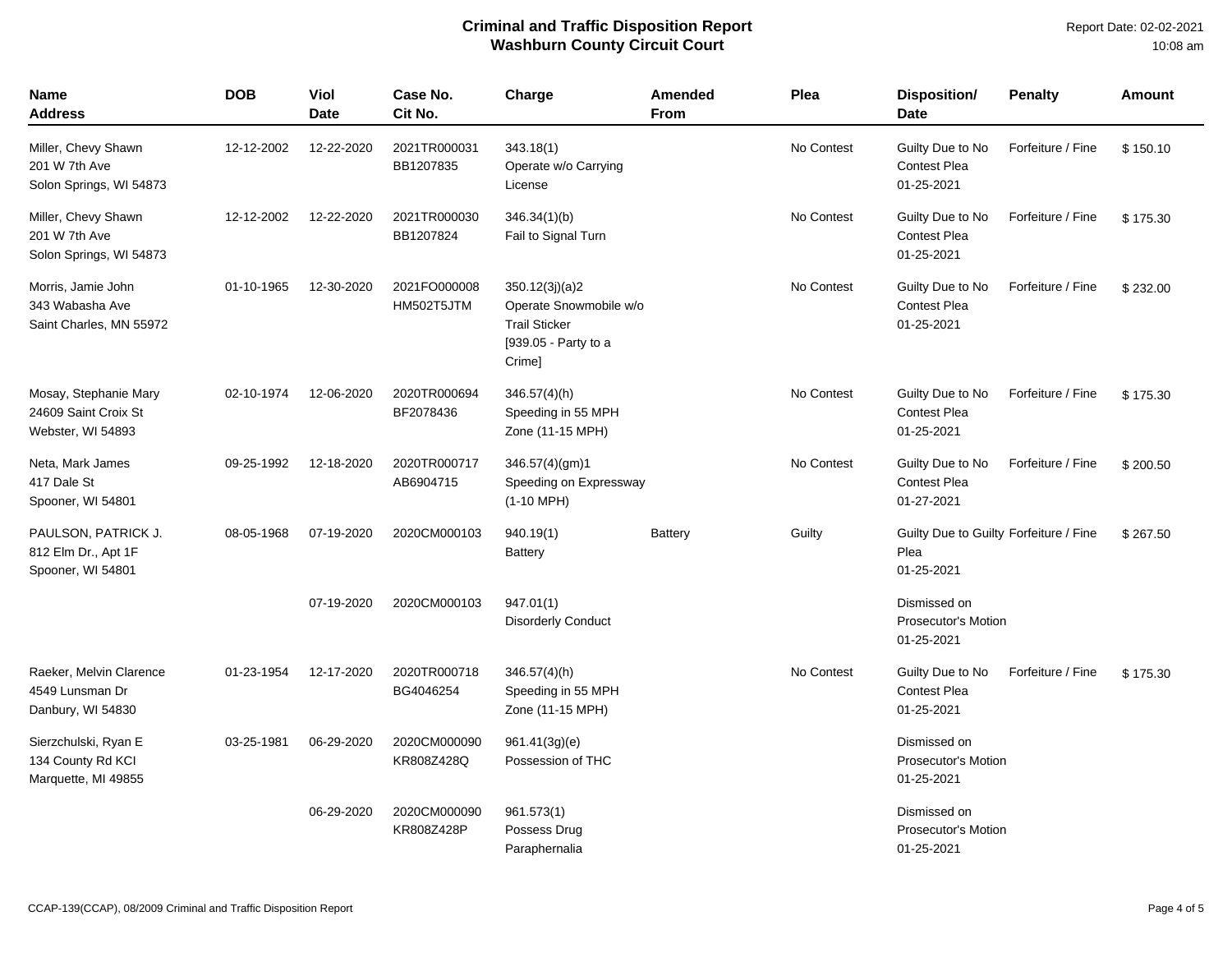| <b>Name</b><br>Address                                            | <b>DOB</b> | Viol<br><b>Date</b> | Case No.<br>Cit No.        | Charge                                                         | <b>Amended</b><br><b>From</b> | Plea                                                     | Disposition/<br>Date                                  | <b>Penalty</b>                   | <b>Amount</b> |
|-------------------------------------------------------------------|------------|---------------------|----------------------------|----------------------------------------------------------------|-------------------------------|----------------------------------------------------------|-------------------------------------------------------|----------------------------------|---------------|
| Simmons, Anthony John<br>N4593 Rainman Rd<br>Stone Lake, WI 54876 | 09-06-1966 | 12-09-2020          | 2020TR000700<br>AC8276085  | 343.44(1)(b)<br>Operating While Revoked<br>(Forfeiture 1st)    |                               | No Contest                                               | Guilty Due to No<br><b>Contest Plea</b><br>01-27-2021 | Forfeiture / Fine                | \$200.50      |
| Smith, Steven John<br>3847 Endicott Road<br>Raddison, WI 54956    | 12-19-1977 | 11-08-2020          | 2020TR000669<br>AB6918354  | 343.44(1)(b)<br>Operating While Revoked<br>(Forfeiture 1st)    |                               | No Contest                                               | Guilty Due to No<br><b>Contest Plea</b><br>01-27-2021 | Forfeiture / Fine                | \$200.50      |
| Thayer, Aaron A<br>820 N Summit St.<br>Spooner, WI 54801          | 11-14-1986 | 08-09-2020          | 2020CM000105               | 961.573(1)<br>Possess Drug<br>Paraphernalia                    |                               | Dismissed on<br><b>Prosecutor's Motion</b><br>01-28-2021 |                                                       |                                  |               |
| Thompson, Tiffany Skye<br>1323 Dock Lake Rd<br>Spooner, WI 54801  | 05-09-1988 | 11-09-2020          | 2020FO000296<br>HM802T5JNP | 943.24(1)<br>County/Municipality<br><b>Worthless Checks</b>    |                               | No Contest                                               | Guilty Due to No<br><b>Contest Plea</b><br>01-25-2021 | Forfeiture / Fine<br>Restitution | \$328.50      |
| Williams, Johnny G.<br>14420 Union Ave<br>Harvey, IL 60426        | 07-31-1979 | 11-30-2020          | 2020FO000270               | 961.41(3g)(e)<br>Possession of THC<br>(Forfeiture)             |                               | No Contest                                               | Guilty Due to No<br><b>Contest Plea</b><br>01-25-2021 | Forfeiture / Fine                | \$263.50      |
|                                                                   |            | 11-30-2020          | 2020FO000270               | 961.573(1)<br>Possess Drug<br>Paraphernalia (Forfeiture)       |                               | No Contest                                               | Guilty Due to No<br>Contest Plea<br>01-25-2021        | <b>Other Sentence</b>            | \$0.00        |
| Young, Kathy Ann<br>W303 Metcalf Rd<br>Stone Lake, WI 54876       | 08-03-1972 | 11-30-2020          | 2020TR000693<br>AB6918376  | 344.62(1)<br>Operating a motor vehicle<br>w/o insurance        |                               | No Contest                                               | Guilty Due to No<br><b>Contest Plea</b><br>01-27-2021 | Forfeiture / Fine                | \$200.50      |
| Young, Kathy Ann<br>W303 Metcalf Rd<br>Stone Lake, WI 54876       | 08-03-1972 | 11-30-2020          | 2020TR000692<br>AB6918380  | 346.05(1)<br>Operating Left of Center                          |                               | No Contest                                               | Guilty Due to No<br><b>Contest Plea</b><br>01-27-2021 | Forfeiture / Fine                | \$213.10      |
| Young, Kathy Ann<br>W303 Metcalf Rd<br>Stone Lake, WI 54876       | 08-03-1972 | 11-30-2020          | 2020TR000691<br>AB6918365  | 341.61(2)<br>Display Unauth. Veh.<br><b>Registration Plate</b> |                               | No Contest                                               | Guilty Due to No<br><b>Contest Plea</b><br>01-27-2021 | Forfeiture / Fine                | \$238.30      |
| Young, Kathy Ann<br>W303 Metcalf Rd<br>Stone Lake, WI 54876       | 08-03-1972 | 11-30-2020          | 2020TR000690<br>AB6918391  | 343.44(1)(a)<br><b>Operating While</b><br>Suspended            |                               | No Contest                                               | Guilty Due to No<br><b>Contest Plea</b><br>01-27-2021 | Forfeiture / Fine                | \$200.50      |